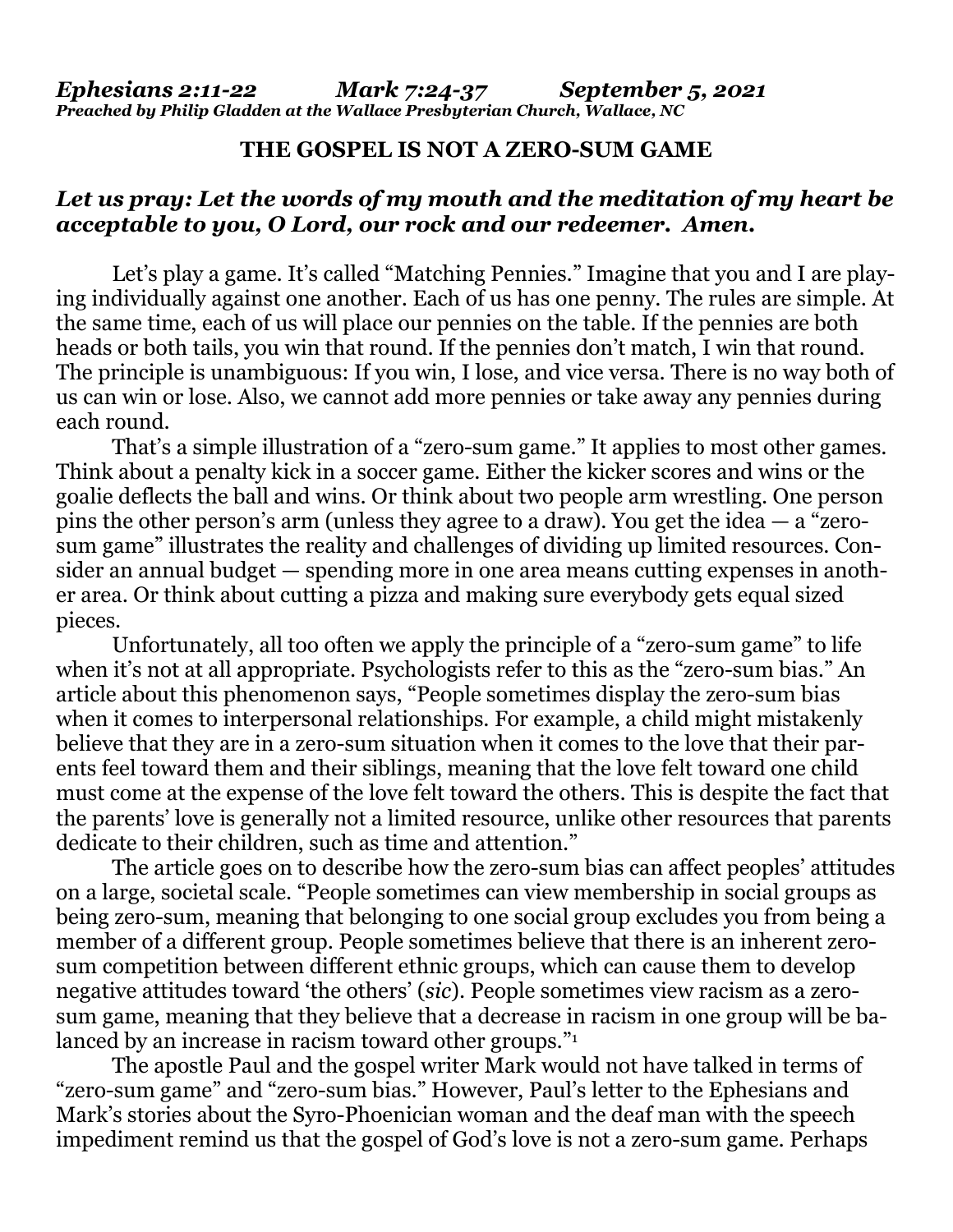the greatest division in the Bible (Old and New Testament) is between Jew and Gentile. The distinction is easy to grasp: if you weren't a Jew, you were a Gentile. Remember the description of the zero-sum bias between different ethnic and racial groups? You might as well add religious groups to the mix (both in the 1st century A.D. and, sad to say, still in the 21st century A.D.).

 Over against that ethnic, racial, social, and religious divide between Jew and Gentile, the gospel of Jesus Christ brings a message of reconciliation. One of the best examples from the New Testament is found in the story of Peter's visit to the home of Cornelius. When Peter the Jew entered the house of Cornelius the Gentile, he said, "You yourselves know that it is unlawful for a Jew to associate with or to visit a Gentile; but God has shown me that I should not call anyone profane or unclean." After Peter shared the gospel with Cornelius and his family, we read, "While Peter was still speaking, the Holy Spirit fell upon all who heard the word. The circumcised believers [that is, the Jews] who had come with Peter were astounded that the gift of the Holy Spirit had been poured out even on the Gentiles, for they heard them speaking in tongues and extolling God. Then Peter said, 'Can anyone withhold the water for baptizing these people who have received the Holy Spirit just as we have?' So he ordered them to be baptized in the name of Jesus Christ. Then they invited him to stay for several days." (Acts 10:28, 44-48)

 So, it's a bit surprising to read about the Syro-Phoenician woman's encounter with Jesus in the region of Tyre. Let me help you get your bearings: Jesus has ventured up north from Galilee, his home stomping-grounds, into Gentile territory. Mark tells us "he entered a house and did not want anyone to know he was there." (Mark 7:24) It sounds like Jesus was looking for some badly needed R&R from his ministry. But his down time was interrupted by a woman — and not just any woman — a *Gentile* woman, a *Syro-Phoenician* woman, one of *those* people. She was desperate to get her little girl healed from an unclean spirit. So she was more than willing to break all of the religious, social, ethnic, racial, and racial laws and niceties.

 She threw herself at Jesus' feet and begged him to cast the demon out of her daughter. And Jesus looked at her and said . . . "Let the children be fed first, for it is not fair to take the children's food and throw it to the dogs." (Mark 7:27) Say what, Jesus? That's certainly not what we expect to hear from Jesus, especially in response to a heartfelt request from a desperate mother.

 Listen, Jesus called her a dog! Unless you're a Wallace-Rose Hill Bulldog fan, I doubt you'd appreciate being called a dog, under any circumstances! Over the years, Bible interpreters and preachers have tried to spin Jesus' words in all sorts of ways, to tone them down, to rehabilitate them so they won't be quite so offensive. But there they are in Mark's gospel —"Let the children be fed first, for it is not fair to take the children's food and throw it to the dogs." That certainly sounds like a zero-sum game, doesn't it? If you give bread to the dogs, the children won't have as much.

 But, to this Gentile, Syro-Phoenician, "other" woman's everlasting credit, she is not deterred from her mission. Once again, she broke with the custom of her day and time and responded, "Sir, that may well be, but even we dogs eat the crumbs from your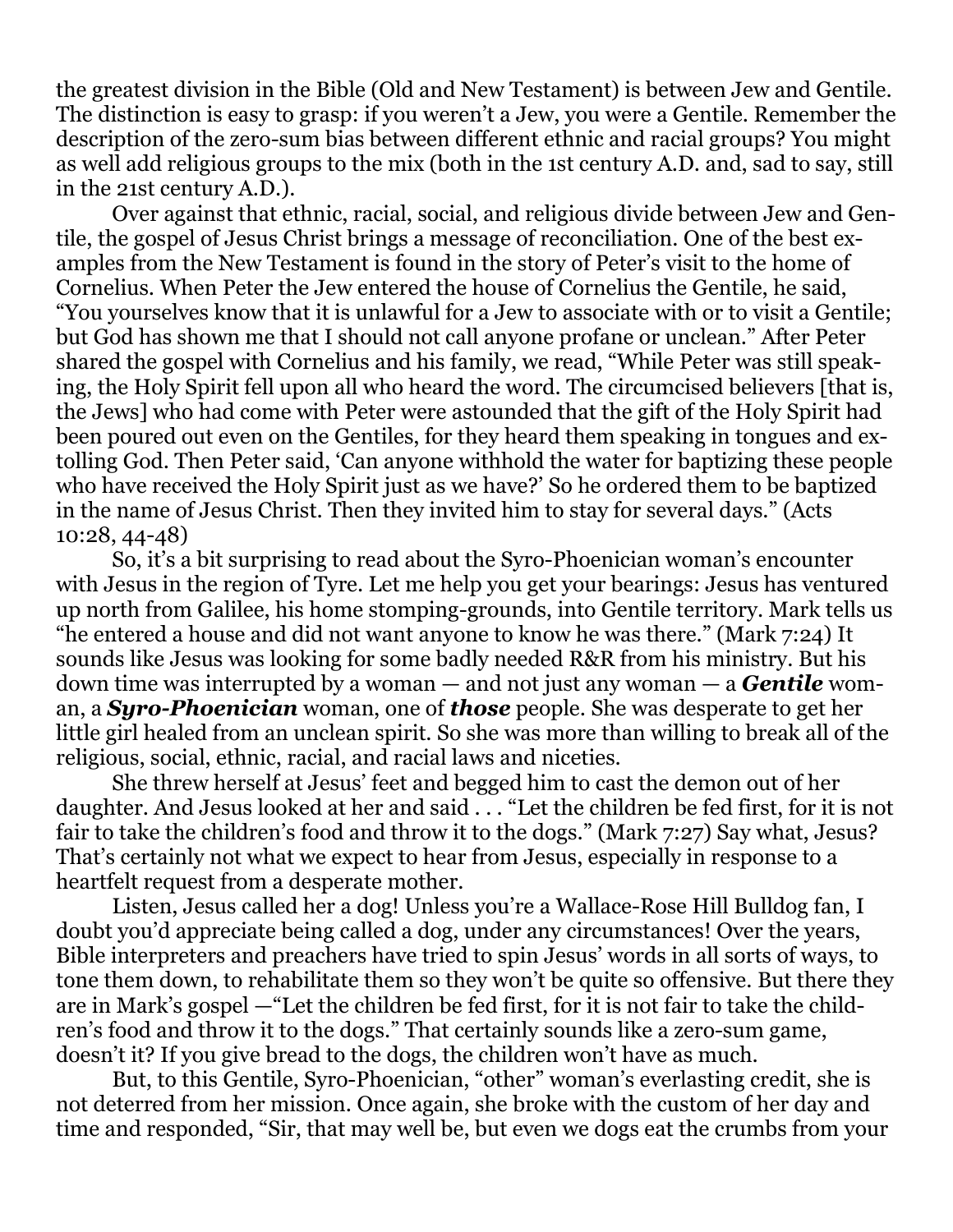children's table!" In other words, she seems to be saying, "The gospel is not a zero-sum game. I know there is plenty  $-$  and more than enough  $-$  to go around. Granting my request for my daughter isn't going to deplete anybody else's share."

 Mark himself sends the same message as the Gentile woman. He sandwiches (pun intended!) these two stories in Chapter 7 between the feeding of the 5,000 in Chapter 6 and the feeding of the 4,000 in Chapter 8. The 5,000 were Jews, the 4,000 Gentiles. In both stories, "all ate and were filled and satisfied." And do you remember how the stories end? When the 5,000 finished eating, they took up twelve baskets full of broken pieces and of the fish. After the 4,000 finished, "they took up the broken pieces left over, seven baskets full." More than enough — more than crumbs falling off the table to the dogs below.

 And Jesus recognized the truth of what the woman said — "For saying that, you may go — the demon has left your daughter." (Mark 7:29) While scholars and preachers and people in the pews have scratched our heads and tried to figure out why Jesus said what he did to the desperate mother, her response is a vivid reminder to all of us 2,000 years later that it's dangerous when we limit God's grace and love and the gospel message to this or that group at the expense of others.

 The companion story in Mark's gospel tells about Jesus healing a deaf man who had a speech impediment. Although Mark doesn't explicitly tell us that the man was a foreigner and a Gentile, he might very well have been one of *those* people. After all, Jesus was traveling around the area of the Decapolis, east and southeast of the Sea of Galilee, home of many Gentiles. But Jesus doesn't hesitate to heal this guy who was brought to him by some other folks. It's interesting to note that no matter how much Jesus didn't want the word to get out, it always did. Somehow that Syro-Phoenician woman heard he was in a house in the region of Tyre. Here, at the end of the deaf man's story, we read, "Then Jesus ordered them to tell no one; but the more he ordered them, the more zealously they proclaimed it. They were astounded beyond measure, saying, 'He has done everything well; he even makes the deaf to hear and the mute to speak.'" (Mark 7:36-37)

 Thank God that the gospel is not a zero-sum game, no matter how much we might try to restrict God's love. That's why the apostle Paul could write, "Therefore just as one man's trespass led to condemnation for all, so one man's act of righteousness leads to justification and life for all. . . But law came in, with the result that the trespass; but where sin increased, grace *abounded* all the more." (Romans 5:18, 20)

 That's why John tells us *180 gallons* of water were turned into the finest wine at the wedding in Cana — 180 gallons! That's a ridiculous amount, way more than any wedding host or guests would ever need or expect.

 That's why the ones that are sown on the good ground hear the word and accept it and bear fruit, *thirty and sixty and a hundredfold*. What a harvest!

 That's why Jesus tells the Samaritan woman at the well (another woman who breached all of the barriers and stood her ground), "Those who drink of the water that I will give them will never be thirsty. The water that I will give will become in them *a spring of water gushing up t*o eternal life." (John 4:14)